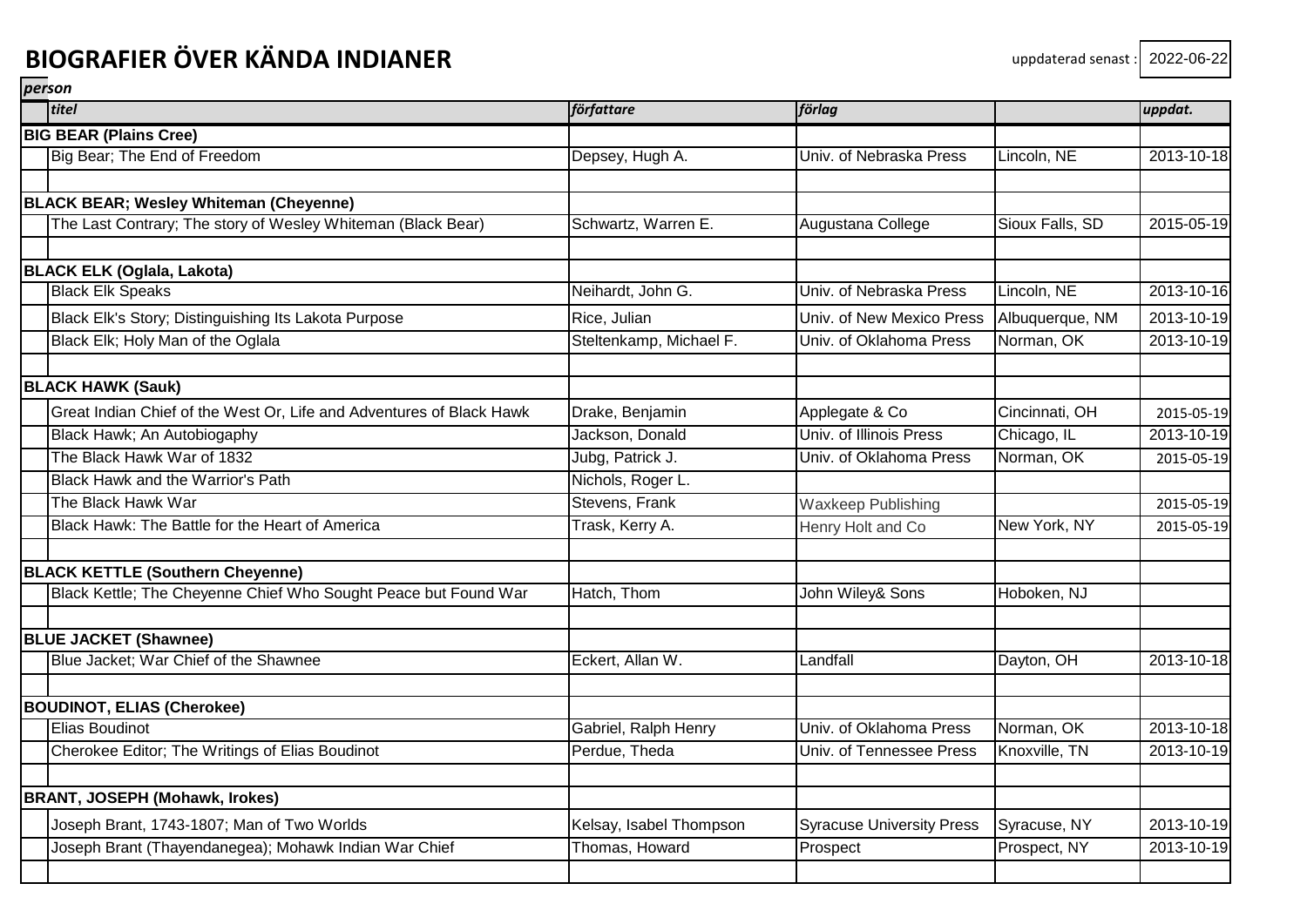| titel                                                               | författare                 | förlag                                    |                 | uppdat.    |
|---------------------------------------------------------------------|----------------------------|-------------------------------------------|-----------------|------------|
| <b>CARLOS MONTEZUMA (Yavapai)</b>                                   |                            |                                           |                 |            |
| Carlos Montezuma and the Changing World of the American Indian      | Iverson, Peter             | Univ. of New Mexico Press                 | Albuquerque, NM | 2013-10-19 |
|                                                                     |                            |                                           |                 |            |
| CHIEF JOSEPH (Nez Percé)                                            |                            |                                           |                 |            |
| The Life of Chief Joseph                                            | Grey, Alan E.              | Univ. of Nebraska Press                   | Lincoln, NE     | 2015-05-13 |
| Saga of Chief Joseph                                                | Howard, Helen Addison      | Univ. of Nebraska Press                   | Lincoln, NE     | 2013-10-19 |
| War Chief Joseph                                                    | Howard/McGrath             | Univ. of Nebraska Press                   | Lincoln, NE     |            |
| Chief Joseph; Guardian of the People                                | Moulton, Candy             | <b>Tom Doherty Association</b>            | New York, NY    | 2015-05-13 |
| Chief Joseph's Own Story                                            | told by Chief Joseph, 1879 | Council for Indian Education Billings, MT |                 |            |
| <b>COCHISE (Chiricahua, Apache)</b>                                 |                            |                                           |                 |            |
| Cochise: The Life and Times of the Great Apache Chief               | Aleshire, Peter            | John Wiley & Sons, Inc.                   | New York, NY    | 2015-05-13 |
| Cochise; Chiricahua Apache Chief                                    | Sweeney, Edwin R.          | Univ. of Oklahoma Press                   | Norman, OK      | 2013-10-19 |
| Cochise: Firsthand Accounts of the Chiricahua Apache Chief          | Sweeney, Edwin R.          | Univ. of Oklahoma Press                   | Norman, OK      | 2015-05-13 |
| Great Apache Chiefs: Cochise and Geronimo                           | Angie                      | <b>MJF Books</b>                          | New York, NY    | 2015-05-13 |
| Cochise: Apache Warrior And Statesman                               | Wyatt, Edgar               | Kessinger Publishing, LLC                 | Whitefish, MT   | 2015-05-13 |
| CRAZY HORSE (Oglala, Lakota)                                        |                            |                                           |                 |            |
| <b>Crazy Horse and Custer</b>                                       | Ambrose, Stephen E.        | Doubleday and Co, Inc.                    | New York, NY    |            |
| An American Passion, Being an Account of the Killing of Crazy Horse | Blanchard, Len             | 1st Books Library                         |                 |            |
| Crazy Horse; A Lakota Life                                          | Bray, Kingsley M.          | Univ. of Oklahoma Press                   | Norman, OK      |            |
| Great Upon the Mountain; Crazy Horse of America                     | Brown, Vinson              | Naturegraph Publishers                    | Healdsburg, CA  |            |
| The Killing of Chief Crazy Horse                                    | Clark, Robert A.           | Univ. of Nebraska Press                   | Lincoln, NE     |            |
| The Life and Death of Crazy Horse                                   | Freedman, Russell          | <b>Holiday House</b>                      | New York, NY    |            |
| The Death of Crazy Horse                                            | Hardorff, Richard G.       | Univ. of Nebraska Press                   | Lincoln, NE     |            |
| Turn the Stars Upside Down                                          | Johnston, Terry C.         | St. Martin's Press                        | New York, NY    |            |
| To Kill an Eagle; Indian views on the Last Days of Crazy Horse      | Kadlecek, Edw. o Mabell    | <b>Johnson Books</b>                      | Boulder, CO     |            |
| The Journey of Crazy Horse                                          | Marshall III, Joseph M.    | Viking                                    | New York, NY    |            |
| <b>Crazy Horse</b>                                                  | McMurtry, Larry            | <b>Viking Book</b>                        | New York, NY    |            |
| The Killing of Crazy Horse                                          | Powers, Thomas             | Alfred A. Knopf Publ.                     | New York, NY    |            |
| Crazy Horse; The Life behind the Legend                             | Sajna, Mike                | John Wiley & Sons, Inc                    | New York, NY    |            |
| Crazy Horse; The Strange Man of the Oglalas                         | Sandoz, Mari               | <b>MJF Books</b>                          | New York, NY    |            |
|                                                                     |                            |                                           |                 |            |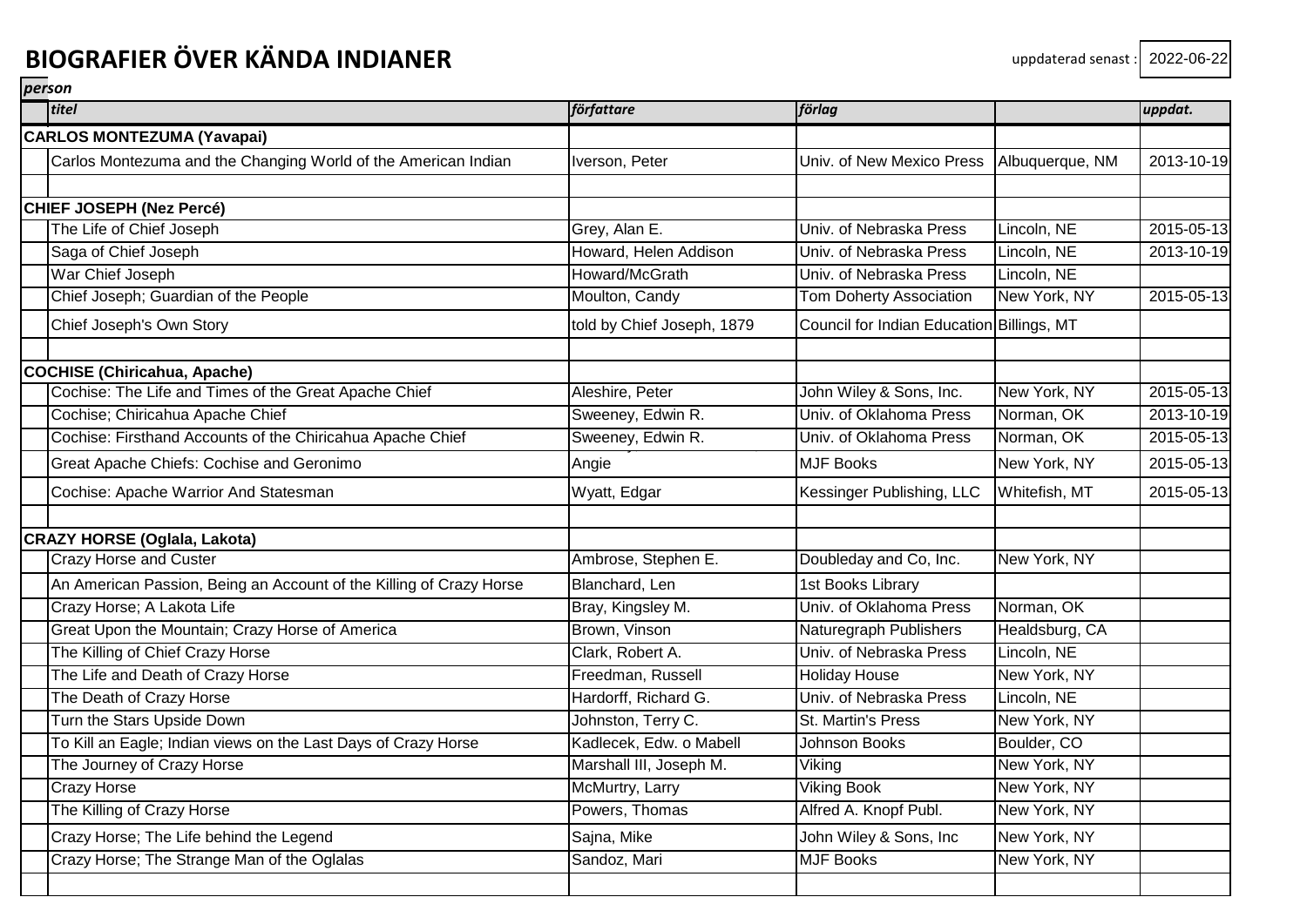| titel                                                   | författare                         | förlag                  |                 | uppdat.    |
|---------------------------------------------------------|------------------------------------|-------------------------|-----------------|------------|
| <b>CROW DOG (Brulé, Lakota)</b>                         |                                    |                         |                 |            |
| Crow Dog; Four Generations of Sioux Medicine Men        | Erdos, Richard                     | <b>Harper Collins</b>   | New York, NY    | 2013-10-18 |
|                                                         |                                    |                         |                 |            |
| CROW DOG,(BRAVE BIRD), MARY (Oglala, Lakota)            |                                    |                         |                 |            |
| Lakota Woman                                            | Erdoes, Richard                    | <b>Harper Perennial</b> | New York, NY    | 2014-05-11 |
| Ohitika Woman (efterföljaren till Lakota Woman)         | Erdoes, Richard                    | <b>Harper Perennial</b> | New York, NY    | 2014-05-11 |
| <b>CROWFOOT (Blackfeet)</b>                             |                                    |                         |                 |            |
| Crowfoot; Chief of the Blackfeet                        | Depsey, Hugh A.                    | Univ. of Oklahoma Press | Norman, OK      | 2013-10-18 |
| <b>FRANK FOOLS CROW (Oglala, Lakota)</b>                |                                    |                         |                 |            |
| <b>Fools Crow</b>                                       | Mails, Thomas E.                   | Univ. of Nebraska Press | Lincoln, NE     |            |
| <b>GALL (Hunkpapa, Lakota)</b>                          |                                    |                         |                 |            |
| Gall; Lakota War Chief                                  | Larson, Robert W.                  | Univ. of Oklahoma Press | Norman, OK      |            |
| <b>GERONIMO (Chiricahua, Apache)</b>                    |                                    |                         |                 |            |
| Geronimo; A Biography                                   | Adams, Alexander B.                | G. P. Putnam's Sons     | New York, NY    |            |
| Geronimo's Story of His Life                            | Barrett, S. M.                     | <b>Alexander Books</b>  | Alexander, NC   |            |
| Geronimo                                                | Glas, Peter                        | Bakhåll                 | Lund, Sverige   |            |
| Geronimo; Last Renegade of the Apache                   | Hook, Jason                        | Sterling                | New York, NY    | 2013-10-18 |
| Geronimo and the End of the Apache Wars                 | Sonnichsen, C. L.                  | Univ. of Nebraska Press | Lincoln, NE     |            |
| Great Apache Chiefs: Cochise and Geronimo               | Sweeney, Edwin R. / Debo,<br>Angie | <b>MJF Books</b>        | New York, NY    | 2015-05-13 |
| <b>HOLE IN THE DAY (Chippewa)</b>                       |                                    |                         |                 |            |
| The Chiefs Hole-In-The-Day of the Mississippi Chippewa  | Diedrich, Mark                     | Coyote Books            | Minneapolis, MN | 2013-10-18 |
| ISHI (Yahi)                                             |                                    |                         |                 |            |
| Ishi; Last of His Tribe                                 | Kroeber, Theodora                  | <b>Houghton Mifflin</b> | Boston, MA      | 2013-10-19 |
| Ishi in Two Worlds; A Biography of the Last Wild Indian | Kroeber, Theodora                  | Univ. Of California     | Berkeley, CA    | 2013-10-19 |
| <b>JANALUSKA (Cherokee)</b>                             |                                    |                         |                 |            |
| Chief Janaluska of the Cherokee Indian Nation           | Phillips, John F.                  | American Indian Books   | St. Louis, MO   | 2013-10-19 |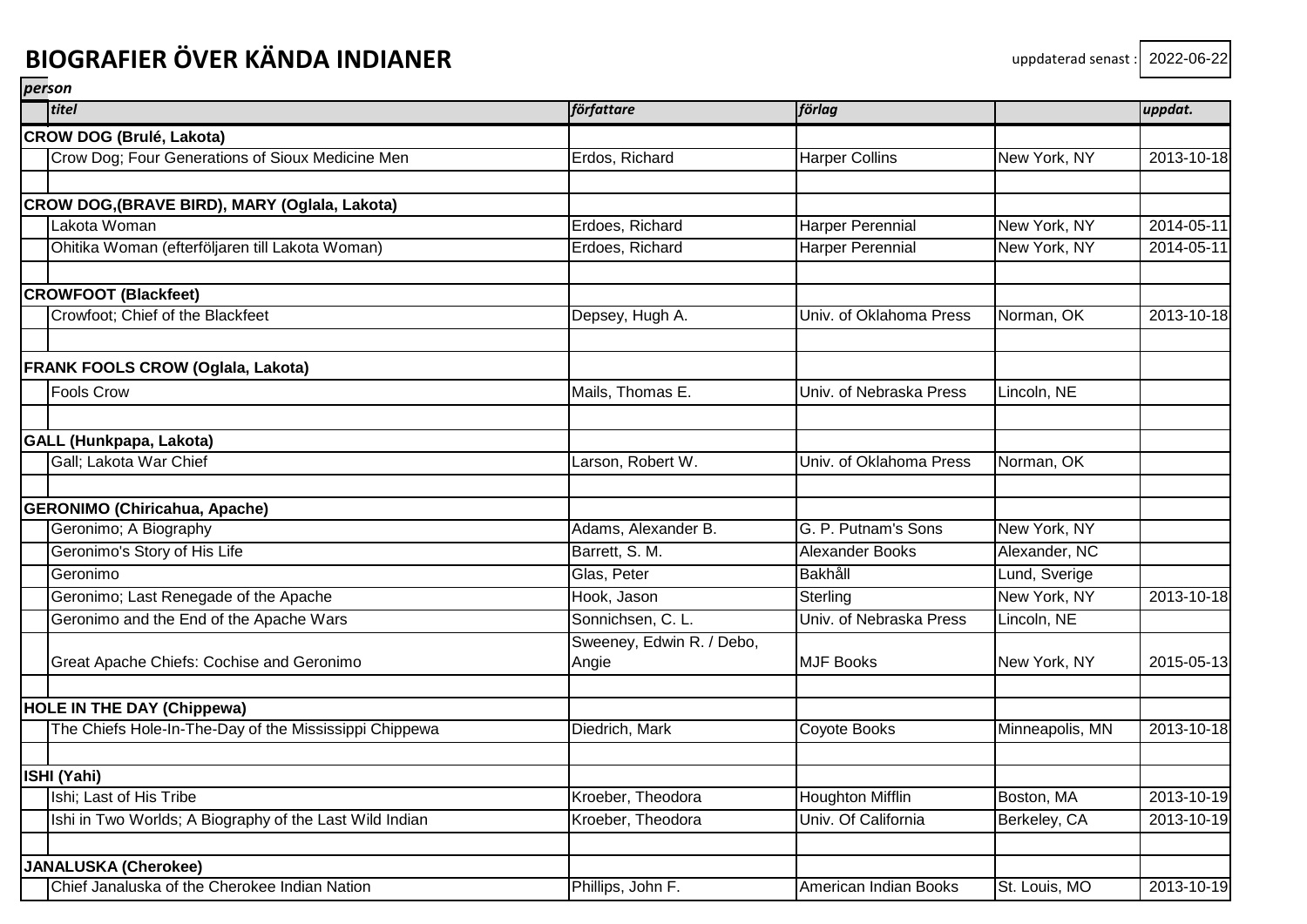| titel                                                             | författare             | förlag                     |               | uppdat.    |
|-------------------------------------------------------------------|------------------------|----------------------------|---------------|------------|
|                                                                   |                        |                            |               |            |
| JOHNSON, PAULINE (Mohawk, Irokes)                                 |                        |                            |               |            |
| Pauline; A Biography of Pauline Johnson                           | Keller, Betty          | Douglas & McIntyre         | Vancouver, BC | 2013-10-19 |
| JOURNEYCAKE, CHARLES (Delaware/Wyandote/vit)                      |                        |                            |               |            |
| Journeycake; Indian Statesman and Christian Leader                | Roark, Harry M.        | Taylor                     | Dallas, TX    | 2013-10-19 |
| JUH (Chiricahua, (Nednhi) Apache)                                 |                        |                            |               |            |
| Juh, an Incredible Indian                                         | Thrapp, Dan L.         | <b>Texas Western Press</b> | El Paso, TX   |            |
| <b>KENEKUK (Kickapoo)</b>                                         |                        |                            |               |            |
| Kenekuk, The Kickapoo Prophet                                     | Herring, Joseph B.     | Univ. of Kansas Press      | Lawrence, KS  | 2013-10-18 |
| <b>KICKING BIRD (Kiowa)</b>                                       |                        |                            |               |            |
| The Kiowas and the Legend of Kicking Bird                         | Hoig, Stan             | Univ. Press of Colorado    | Boulder, CO   |            |
| LaFLESCHE, SUSETTE (Omaha)                                        |                        |                            |               |            |
| The Story of Susette LaFlesche, an Onaha Indian                   | Wilson, Dorothy Clarke | McGraw-Hill                | New York, NY  | 2013-10-19 |
| LAME DEER (Miniconjou, Lakota)                                    |                        |                            |               |            |
| Lame Deer (John Fire); Seeker of Visions                          | Erdoes, Richard        | Pocket Books               | New York, NY  |            |
| <b>LEFT HAND (Southern Arapaho)</b>                               |                        |                            |               |            |
| Chief Left Hand; Southern Arapaho                                 | Coel, Margaret         | Univ. of Oklahoma Press    | Norman, OK    | 2013-10-16 |
| LITTLE CROW (Mdewakanton, Dakota)                                 |                        |                            |               |            |
| Little Crow; Spokesman for the Sioux                              | Anderson, Gary Clayton | Minnesota Hist. Soc. Press | St. Paul, MN  | 2013-10-16 |
| <b>LITTLE TURTLE (Miami / Mahican)</b>                            |                        |                            |               |            |
| The Life and Times of Little Turtle; First Sagamore of the Wabash | Carter, Harvey Lewis   |                            |               |            |
| MANGAS COLORADAS (Chiricahua, Apache)                             |                        |                            |               |            |
| Mangas Coloradas; Chief of the Chiricahua Apaches                 | Sweeney, Edwin R.      | Univ. of Oklahoma Press    | Norman, OK    | 2013-10-19 |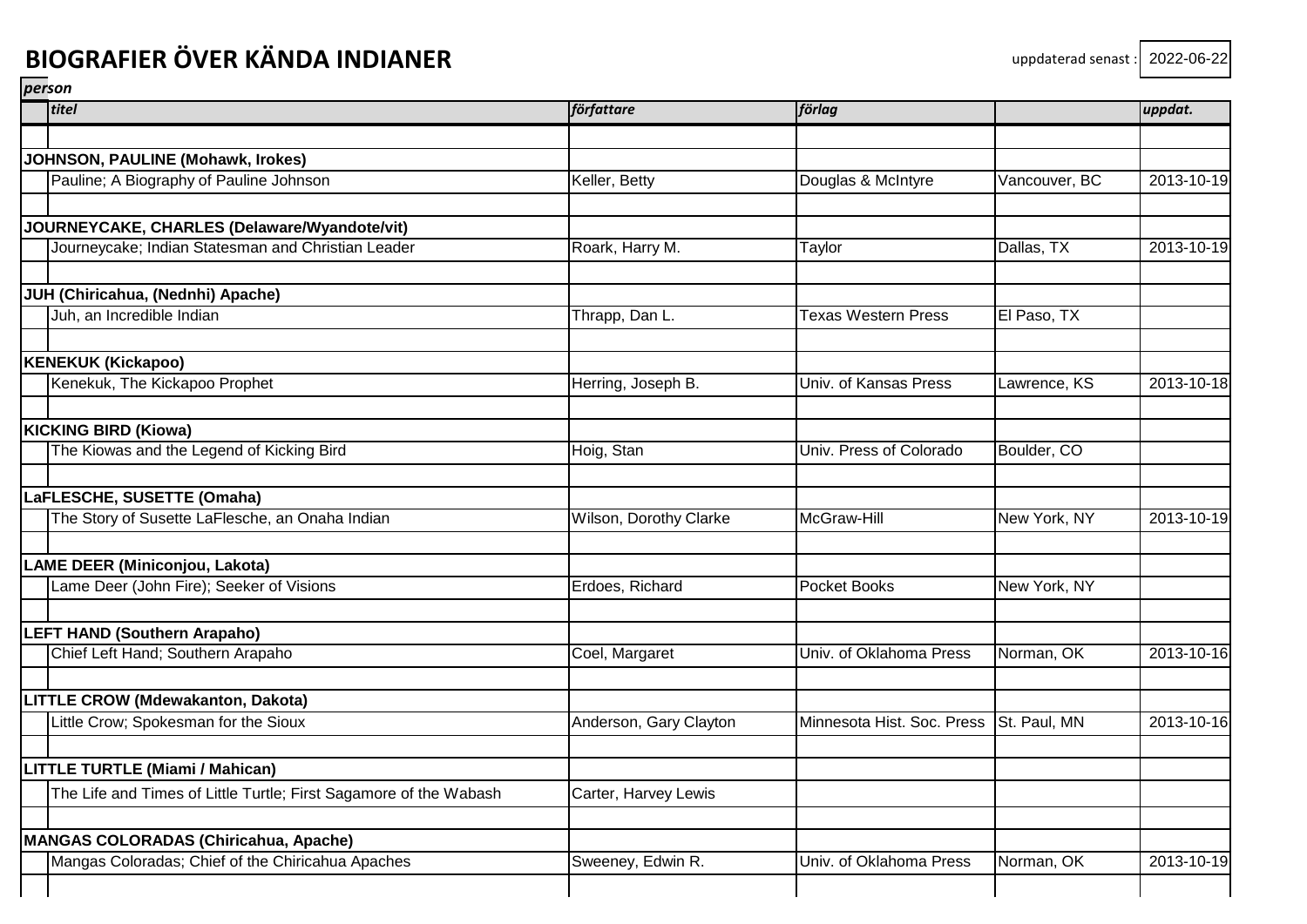| titel                                                               | författare                   | förlag                           |                | uppdat.    |
|---------------------------------------------------------------------|------------------------------|----------------------------------|----------------|------------|
| <b>MARIA TALLCHIEF (se Tallchief, Maria)</b>                        |                              |                                  |                |            |
|                                                                     |                              |                                  |                |            |
| <b>MARY CROW DOG (se Crow Dog, Mary)</b>                            |                              |                                  |                |            |
|                                                                     |                              |                                  |                |            |
| McGILLIVRAY, ALEXANDER (Creek)                                      |                              |                                  |                |            |
| McGillivray of the Creeks                                           | Caughey, John W.             | Univ. of Oklahoma Press          | Norman, OK     | 2013-10-16 |
| <b>MEANS, RUSSELL (Yankton / Oglala)</b>                            |                              |                                  |                |            |
| Where White Men Fear to Tread: The Autobiography of Russell Means   | Means, Russell; Wolf, Marvin | St. Martin's Griffin             | New York, NY   | 2014-05-11 |
| OHIYESA; "Charles Eastman" (Santee Sioux/vit)                       |                              |                                  |                |            |
| Ohiyesa; Charles Eastman, Santee Sioux                              | Wilson, Raymond              | Univ. of Illinois Press          | Urbana, IL     | 2013-10-19 |
| <b>OURAY (Ute)</b>                                                  |                              |                                  |                |            |
| Ouray; Chief of the Utes                                            | Smith, P. David              | Wayfinder                        | Ridgway, CO    | 2013-10-19 |
|                                                                     |                              |                                  |                |            |
| <b>OSCEOLA (Seminole)</b>                                           |                              |                                  |                |            |
| Osceola, the Unconquered Indian                                     | Hartley, William and Ellen   | <b>Hawtorne</b>                  | New York, NY   | 2013-10-18 |
| Osceola's Legacy                                                    | Wickman, Patricia R.         | Univ. of Alabama Press           | Tuscaloosa, AL | 2013-10-19 |
| PARKER, ELY S. (Seneca, Irokes)                                     |                              |                                  |                |            |
| Warrior in Two Camps; Ely S. Parker, Union General and Seneca Chief | Armstrong, William H.        | <b>Syracuse University Press</b> | Syracuse, NY   | 2013-10-16 |
| PITCHLYNN, PETER (Chochtaw)                                         |                              |                                  |                |            |
| Peter Pitchlynn; Chief of the Choctaws                              | Baird, W. David              | Univ. of Oklahoma Press          | Norman, OK     | 2013-10-16 |
| <b>PLENTY COUPS (Crow)</b>                                          |                              |                                  |                |            |
|                                                                     |                              |                                  |                |            |
| Plenty Coups; Chief of the Crows                                    | Linderman, Frank B.          | Univ. of Nebraska Press          | Lincoln, NE    |            |
| <b>POUNDMAKER (Plains Cree)</b>                                     |                              |                                  |                |            |
| Poundmaker                                                          | Sluman, Norma                | Ryerson                          | Toronto, ON    | 2013-10-19 |
|                                                                     |                              |                                  |                |            |
| <b>POCAHONTAS (Powhatan)</b>                                        |                              |                                  |                |            |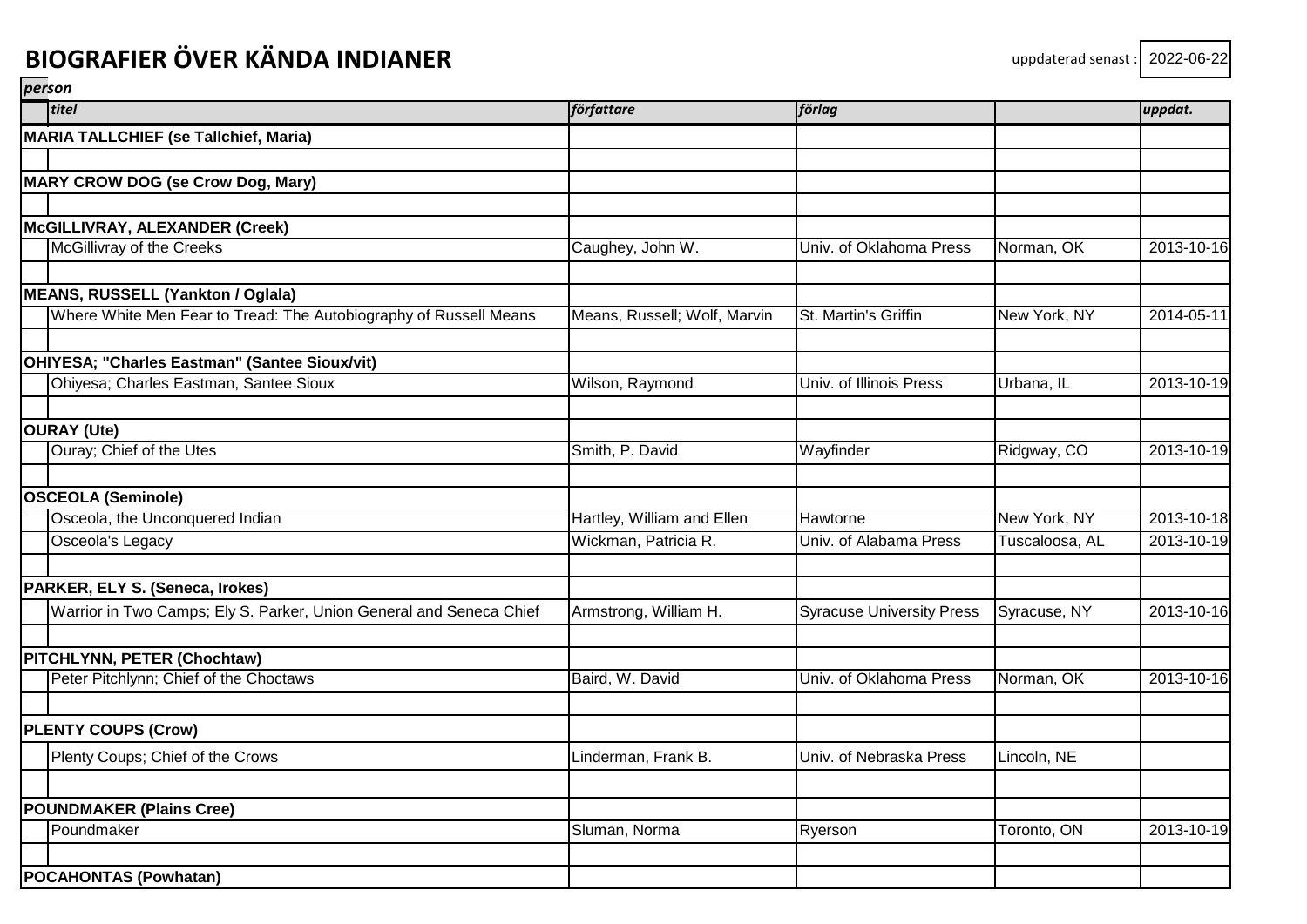| titel                                                          | författare                     | förlag                   |               | uppdat.    |
|----------------------------------------------------------------|--------------------------------|--------------------------|---------------|------------|
| Pocahontas and Her World                                       | Barbour, Philip L.             | <b>Houghton Mifflin</b>  | Boston, MA    | 2013-10-16 |
| Pocahontas                                                     | D'Aulaire, Ingri               | Doubleday                | New York, NY  | 2013-10-18 |
| Pocahontas; The Life and the Legend                            | Mossiker, Frances              | Alfred A. Knopf Publ.    | New York, NY  | 2013-10-19 |
| Pocahontas                                                     | Woodward, Grace Steele         | Univ. of Oklahoma Press  | Norman, OK    | 2013-10-19 |
| <b>POCATELLO (Shoshone)</b>                                    |                                |                          |               |            |
| Chief Pocatello, the "White Plume"                             | Madsen, Brigham D.             | Univ, of Idaho Press     | Moscow, ID    |            |
|                                                                |                                |                          |               |            |
| <b>PONTIAC (Ottawa)</b>                                        |                                |                          |               |            |
| Pontiac and the Indian Uprising                                | Peckham, Howard H.             | Press                    | Detroit, MI   | 2013-10-19 |
| <b>PRETTY CHIELD (Crow)</b>                                    |                                |                          |               |            |
| Pretty Chield; Medicine Woman of the Crows                     | Linderman, Frank Bird          | Univ. of Nebraska Press  | Lincoln, NE   | 2013-10-18 |
| <b>PUSHMATAHA (Choctaw)</b>                                    |                                |                          |               |            |
| Chief Pusmataha; American Patriot                              | Lewis, Anna                    | Exposition               | New York, NY  | 2013-10-19 |
| <b>QUANAH PARKER (Comanche)</b>                                |                                |                          |               |            |
| Quanah Parker; Comanche Chief                                  | Hagan, William T.              | Univ. of Oklahoma Press  | Norman, OK    |            |
| Quanah Parker, last chief of the Comanches                     | Jackson, Clyde o Grace         | <b>Exposition Press</b>  | New York, NY  | 2013-10-16 |
| The Last Comanche Chief: The Life and Times of Quanah Parker   | Neeley, Bill                   | John Wiley and Sons      | New York, NY  | 2013-10-16 |
| <b>Return: The Parker Story</b>                                | Selden, Jak K.                 | <b>Clacton Press</b>     | Palestine, TX | 2013-10-16 |
| RED CLOUD Oglala, Lakota)                                      |                                |                          |               |            |
| The Heart of Everything That Is: The Untold Story of Red Cloud | Bob Drury, Tom Clavin (Author) | Simon & Schuster         | New York, NY  | 2014-09-11 |
| Red Cloud: Photographs of a Lakota Chief                       | Goodyear, Frank Henry          | Univ. of Nebraska Press  | Lincoln, NE   | 2014-09-11 |
| <b>Red Clouds Folk</b>                                         | Hyde, George E.                | Univ. of Oklahoma Press  | Norman, OK    |            |
| Red Cloud. Warrior-Statesman of the Lakota Sioux               | Larson, Robert W.              | Univ. of Oklahoma Press  | Norman, OK    | 2013-06-15 |
| Red Cloud and the Sioux Problem                                | Olson, James C.                | Univ. of Nebraska Press  | Lincoln, NE   |            |
| Autobiography of Red Cloud. War Leader of the Oglala           | Paul, Eli R.                   | Montana Hist. Soc. Press | Helena, MT    | 2013-06-15 |
| <b>RED CROW (Blackfeet)</b>                                    |                                |                          |               |            |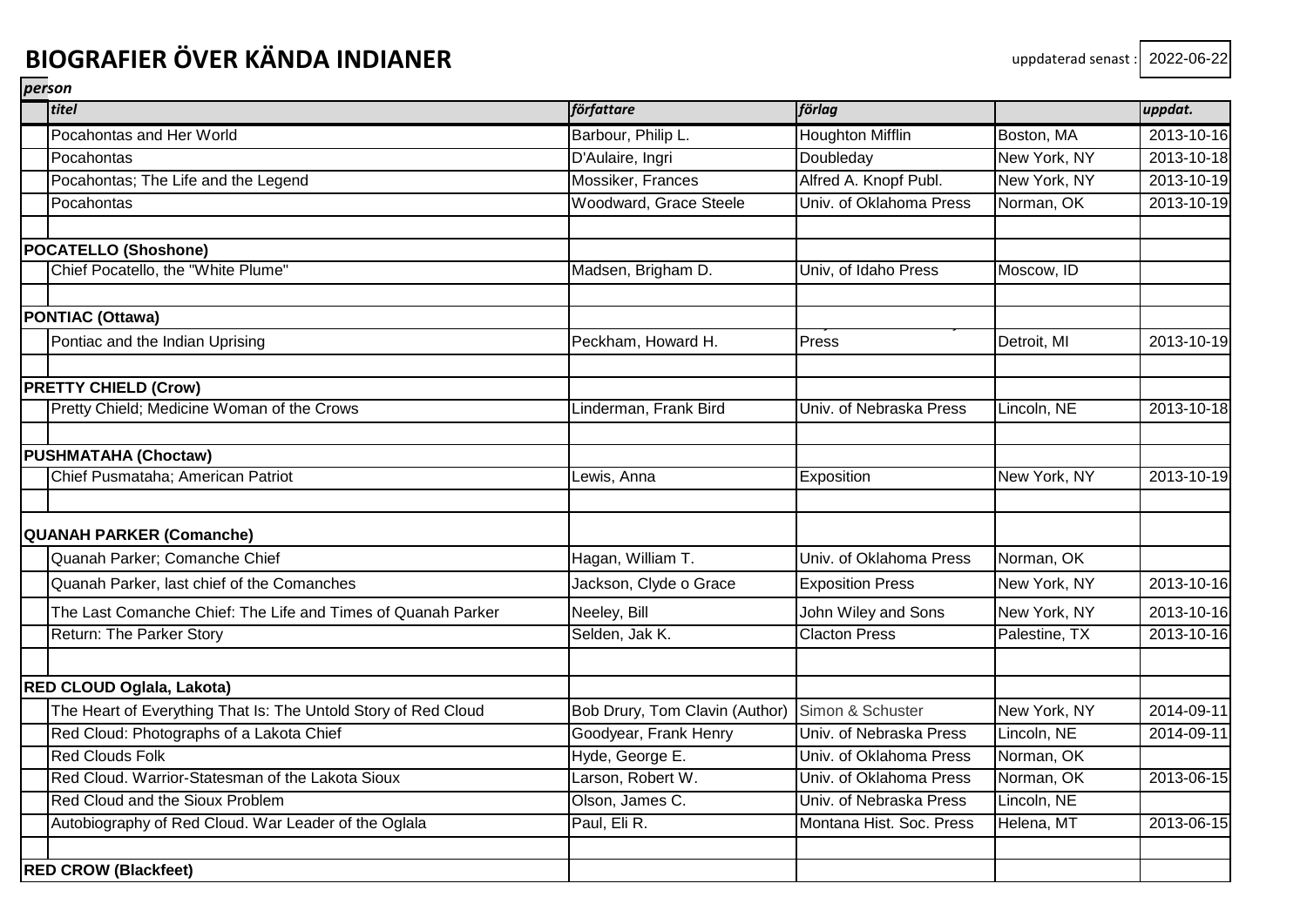| titel                                                                | författare              | förlag                                    |                    | uppdat.    |
|----------------------------------------------------------------------|-------------------------|-------------------------------------------|--------------------|------------|
| Red Crow; Warrior Chief                                              | Depsey, Hugh A.         | Univ. of Nebraska Press                   | Lincoln, NE        | 2013-10-18 |
|                                                                      |                         |                                           |                    |            |
| <b>ROSS, JOHN (Cherokee)</b>                                         |                         |                                           |                    |            |
| John Ross; Cherokee Chief                                            | Moulton, Gary E.        | Univ. of Georgia Press                    | Athens, GA         | 2013-10-19 |
|                                                                      |                         |                                           |                    |            |
| <b>SACAJAWEA (Shoshone)</b>                                          | Howard, Harold P.       |                                           |                    |            |
| Sacajawea                                                            |                         | Univ. of Oklahoma Press                   | Norman, OK         |            |
| Sacajawea; Lewis and Clark Expedition (historisk novell)             | Valdo, Anna L.          | Avon Books                                | New York, NY       | 2013-10-16 |
| <b>SEATTLE (Duwamish / Suquamish)</b>                                |                         |                                           |                    |            |
| <b>Chief Seattle</b>                                                 | Anderson, Eva Greenslit | <b>Caxton Printers</b>                    | Caldwell, ID       | 2013-10-16 |
| <b>SEQUOYAH (Cherokee)</b>                                           |                         |                                           |                    |            |
| Sequoyah                                                             | Forman, Grant           | Univ. of Oklahoma Press                   | Norman, OK         | 2013-10-18 |
| SITTING BULL (Hunkpapa, Lakota)                                      |                         |                                           |                    |            |
| Sitting Bull; A Biography                                            | Adams, Alexander B.     | G. P. Putnam's Sons                       | New York, NY       |            |
| The Surrender of Sitting Bull                                        | Allison, Edwin Henry    | <b>Kessinger Publishing</b>               | Whitefish, MT      | 2013-06-15 |
| Sitting Bull's Boss; Abouve the Medicine Line with James M. Walsh    | Anderson, Ian           | Heritage House Publishing                 | Surrey, BC, Canada | 2013-06-15 |
| Buffalo Bill and Sitting Bull. Inventing the Wild West               | Bridger, Bobby          | Univ. Of Texas                            | Austin, TX         | 2013-06-15 |
| The Last Days of Sitting Bull. Sioux Medicine Chief                  | Burdick, Usher L.       | <b>Coachwhip Publications</b>             | Landisville, PA    | 2013-06-15 |
| Standoff at Standing Rock. The Story of Sitting Bull and McLaughlin  | Calvert, Patricia       | Twenty-First Century Books Brookfield, CT |                    | 2013-06-15 |
| The Arrest and Killing of Sitting Bull. A Documentary                | Carroll, John M.        | Amereon House                             | Mattituck, NY      | 2013-06-15 |
| There Are No Indians Left But Me! Sitting Bull's Story               | Diessner, Don           | <b>Upton &amp; Sons Publishers</b>        | El Segundo, CA     | 2013-06-15 |
| En Dödsvind För Mitt Folk - Sitting Bull - Livet, Komplotten, Mordet | Eriksson, Tommy         | Agerings                                  | Stockholm, Sverige | 2013-06-15 |
| Sitting Bull; His Life and Legacy                                    | LaPointe, Ernie         | <b>Gibbs Smith</b>                        | Layton, UT         | 2012-12-16 |
| Sitting Bull. The Years in Canada                                    | MacEwan, Grant          | <b>Hurtig Publishers</b>                  | Edmonton, Canada   | 2013-06-15 |
| Sitting Bull I Kanada                                                | Malm, Einar             | Rabén & Sjögren                           | Stockholm, Sverige | 2012-12-16 |
| Sitting Bulls Krig                                                   | Malm, Einar             | Rabén & Sjögren                           | Stockholm, Sverige | 2012-12-16 |
| I Am Looking to the North for My Life; Sitting Bull 1876 - 1881      | Manzione, Joseph        | Univ. Of Utah Press                       | Salt Lake City, UT | 2012-12-16 |
| Sitting Bull. Warchief of the Sioux                                  | O'Connor, Richard       | McGraw-Hill                               | New York, NY       | 2013-06-15 |
| Sitting Bull. Prisoner of War                                        | Pope, Dennis C.         | Press                                     | Pierre, SD         | 2013-06-15 |
| Sitting Bull; A Biography                                            | Rielly, Edward J.       | <b>Greenwood Press</b>                    | Westport, CT       | 2013-06-15 |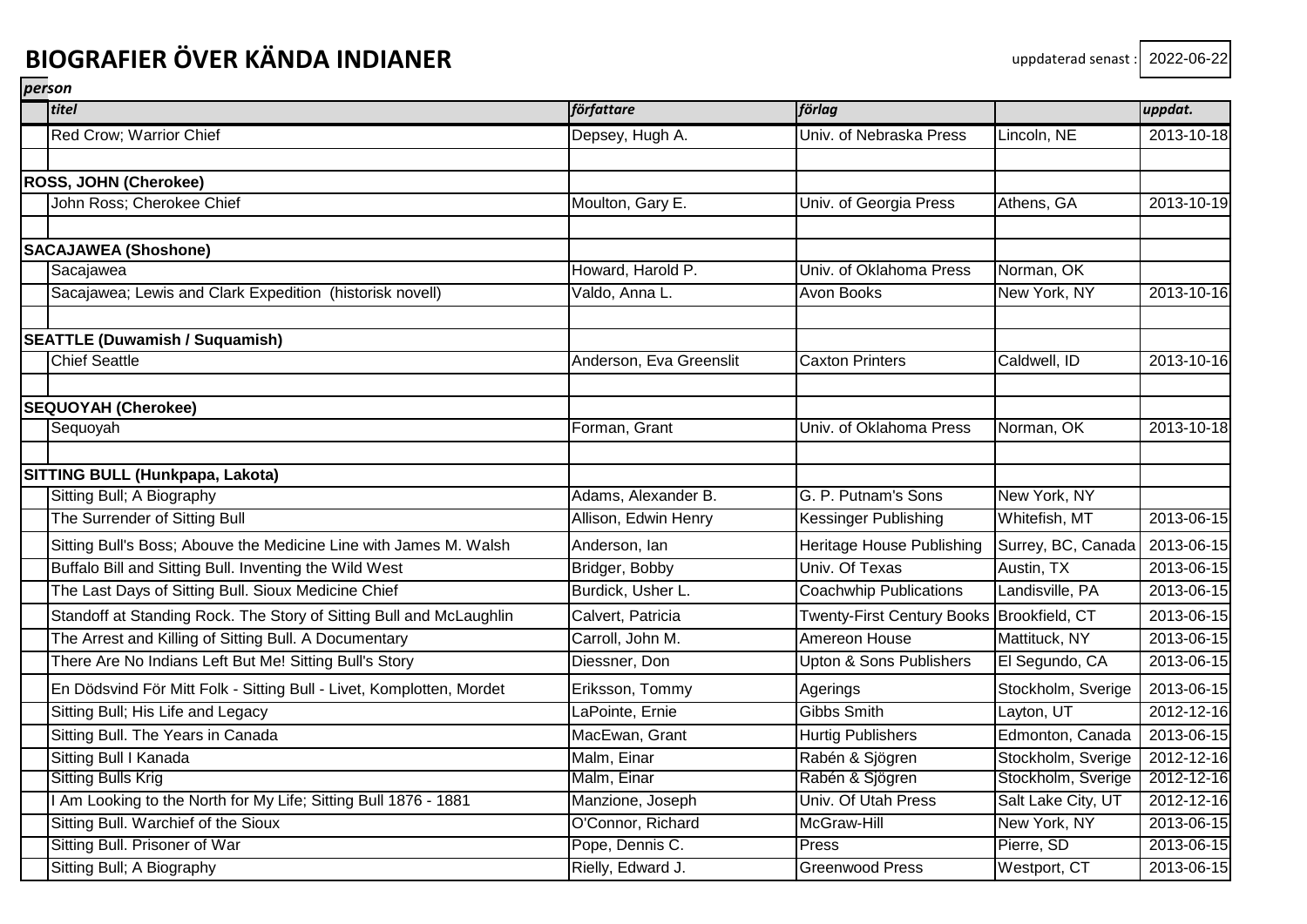| titel                                                                  | författare               | förlag                                       |                  | uppdat.    |
|------------------------------------------------------------------------|--------------------------|----------------------------------------------|------------------|------------|
| Sitting Bull; The Life and Times of an American Patriot                | Utley, Robert M.         | Henry Holt and Co.                           | New York, NY     |            |
| The Lance and the Shield; The Life and Times of Sitting Bull           | Utley, Robert M.         | Univ. of Oklahoma Press                      | Norman, OK       |            |
| Sitting Bull; Champion of the Sioux                                    | Vestal, Stanley          | Univ. of Oklahoma Press                      | Norman, OK       |            |
| SPOTTED TAIL (Brulé, Lakota)                                           |                          |                                              |                  |            |
| <b>Spotted Tails Folk</b>                                              | Hyde, George E.          | Univ. of Oklahoma Press                      | Norman, OK       |            |
|                                                                        |                          |                                              |                  |            |
| <b>STAND WATIE (Cherokee)</b>                                          |                          |                                              |                  |            |
| Stand Watie and the Agony of theCherokee Nation                        | Franks, Kenny A.         | Memphis State Univ. Press Memphis, TN        |                  | 2013-10-18 |
| <b>TALLCHIEF, MARIA (Osage)</b>                                        |                          |                                              |                  |            |
| Maria Tallchief: America's Prima Ballerina                             | Kaplan, Larry            | University Press of Florida                  | Gainesville, FL  | 2014-05-11 |
| <b>TECUMSEH (Shawnee)</b>                                              |                          |                                              |                  |            |
| A Sorrow in Our Heart; The Life of Tecumseh                            | Eckert, Allan W.         | <b>Bantam Books</b>                          | New York, NY     | 2013-10-18 |
| Tecumseh and the Quest for Indian Leadership                           | Edmunds, R. David        | Little, Brown Co                             | Boston, MA       | 2013-10-18 |
| Tecumseh; A Life                                                       | Sugden, John             | Henry Holt                                   | New York, NY     | 2013-06-15 |
| <b>TEEDYUSCUNG (Delaware)</b>                                          |                          |                                              |                  |            |
| King of the Delawares; Teedyuscung                                     | Wallace, Anthony F. C.   | Univ. of Pennsylvania Press Philadelphia, PA |                  | 2013-10-19 |
| <b>TENSKWATAWA (Shawnee)</b>                                           |                          |                                              |                  |            |
| The Shawnee Prophet                                                    | Edmunds, R. David        | Univ. of Nebraska Press                      | Lincoln, NE      | 2013-10-18 |
| <b>TWO LEGGINGS (Crow)</b>                                             |                          |                                              |                  |            |
| Two Leggings; The Making of a Crow Warrior                             | Nabokov, Peter           | Thomas Y. Crowell Co.                        | New York, NY     |            |
| VICTORIO (Mimbreno, Apache)                                            |                          |                                              |                  |            |
| Victorio; Recollections of a Warm Springs Apache                       | <b>Ball, Eve</b>         | Univ. of Arizona Press                       | Tucson, AZ       |            |
| Victorio; Apache Warrior and Chief                                     | Chamberlain, Kathleen P. | Univ. of Oklahoma Press                      | Norman, OK       |            |
| Victorio and the Mimbres Apaches                                       | Thrapp, Dan L.           | Univ. of Oklahoma Press                      | Norman, OK       |            |
| Will Not Surrender the Hair of a Horse's Tail': Victorio Campaign 1879 | Watt, Robert N.          | Helion and Co Ltd                            | Warvick; England | 2022-06-22 |
| Horses Worn to Mere Shadows': The Victorio Campaign 1880               | Watt, Robert N.          | Helion and Co Ltd                            | Warvick; England | 2022-06-22 |